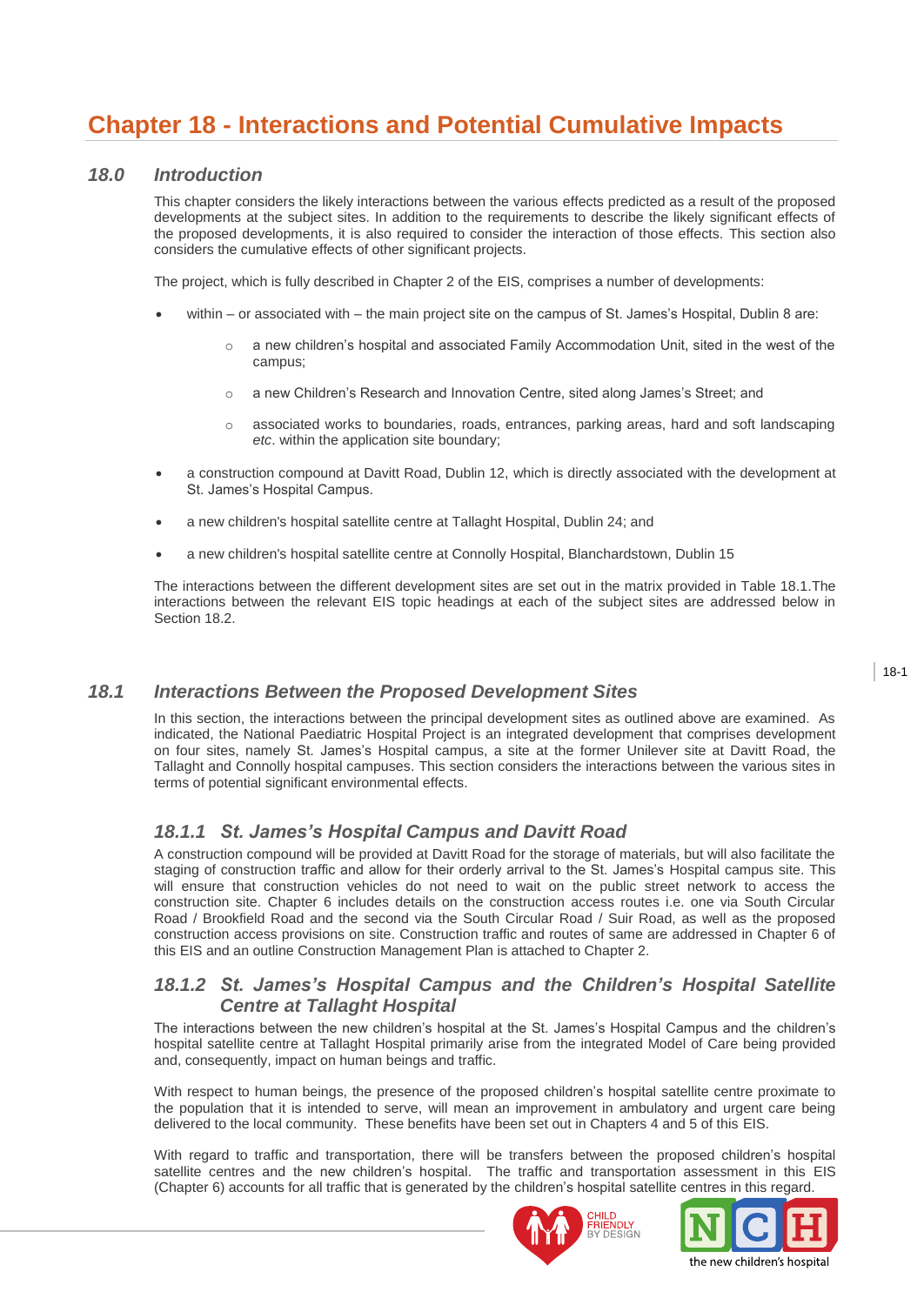# *18.1.3 St. James's Hospital Campus and the Children's Hospital Satellite Centre at Connolly Hospital*

The interactions between the new children"s hospital at the St. James"s Hospital campus and the children"s hospital satellite centre at Connolly Hospital primarily arise from the Model of Care being provided and, consequently, impact on human beings and traffic.

With respect to human beings, the presence of the proposed children"s hospital satellite centre proximate to the population that it is intended to serve, will mean an improvement in ambulatory and urgent care being delivered to the local community. These benefits have been set out in Chapters 4 and 5 of this EIS.

With regard to traffic and transportation, there will be transfers between the proposed children"s hospital satellite centres and the new children's hospital. The traffic and transportation assessment in this EIS (Chapter 6) accounts for all traffic that is generated by the children"s hospital satellite centres in this regard.

# *18.2 Matrices of Environmental Interactions*

This section provides simple matrices for each of the subject sites. Tables 18.2, 18.3, 18.4 and 18.5 address interactions between environmental factors arising from the proposed development at each of the sites that are at a scale that may be considered significant. A summary description of the significant interactions is provided after each table. A more detailed analysis of each environmental subject area is provided in the relevant chapter of the EIS.

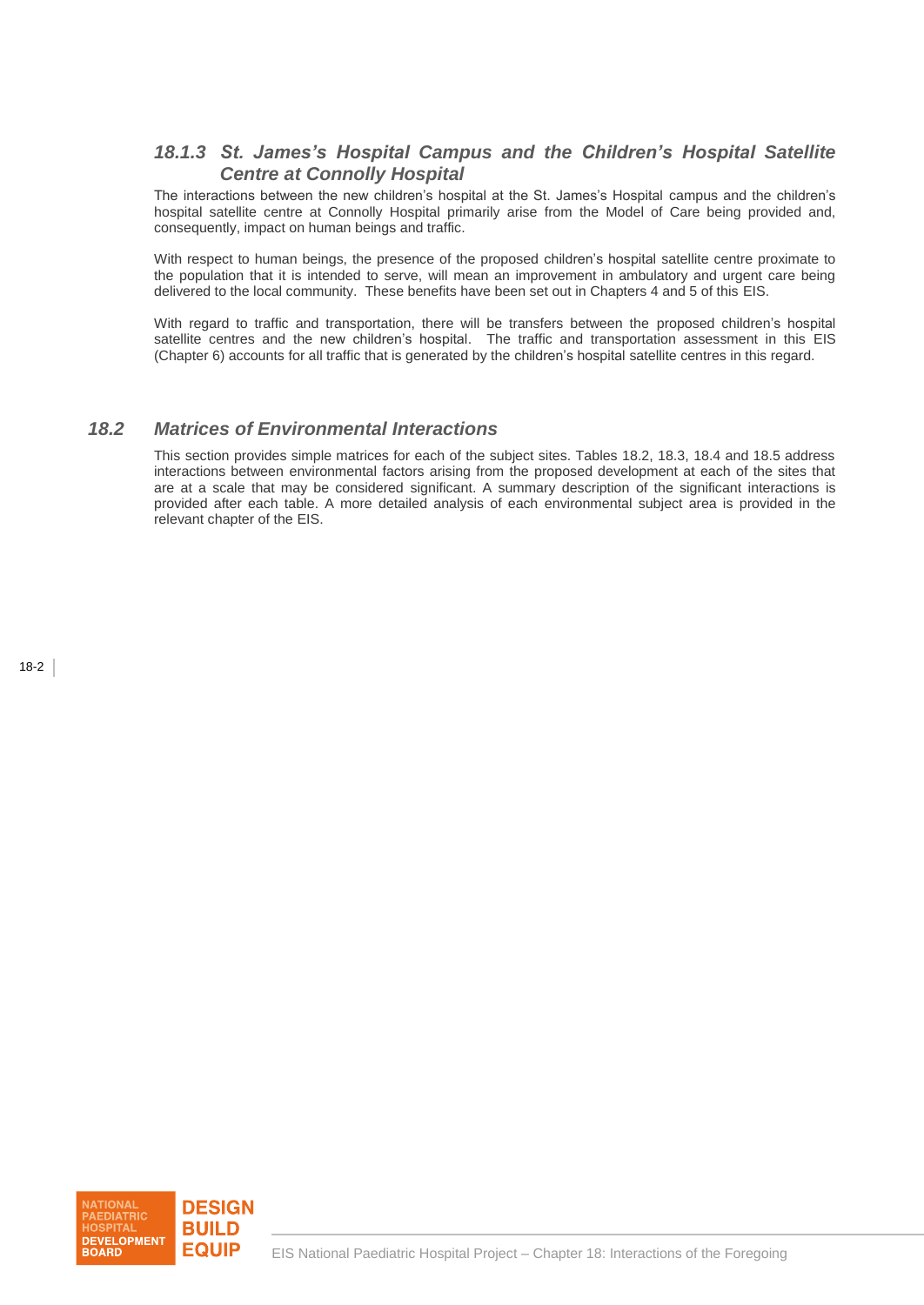|                                                          | <b>Human</b><br><b>Beings</b> | <b>Traffic and</b><br><b>Transportation</b> | Soil &<br>Geology | Hydrogeology<br>and Hydrology | <b>Flora</b><br>and<br>Fauna | Waste<br><b>Management</b> | Noise &<br><b>Vibration</b> | Air<br>Quality<br>and<br><b>Climate</b> | <b>Micro</b><br><b>Climate</b> | <b>Landscape and</b><br><b>Visual Impact</b><br><b>Assessment</b> | Archaeological<br>Heritage | Architecture<br>and Cultural<br><b>Heritage</b> | <b>Material</b><br>Assets-<br><b>Site</b><br><b>Services</b> |
|----------------------------------------------------------|-------------------------------|---------------------------------------------|-------------------|-------------------------------|------------------------------|----------------------------|-----------------------------|-----------------------------------------|--------------------------------|-------------------------------------------------------------------|----------------------------|-------------------------------------------------|--------------------------------------------------------------|
| <b>Human Beings</b>                                      |                               | $\sqrt{}$                                   | $\checkmark$      | $\blacksquare$                | $\sim$                       | $\sqrt{}$                  | $\checkmark$                | $\sqrt{}$                               | $\checkmark$                   | $\sqrt{}$                                                         | $\blacksquare$             | $\checkmark$                                    | $\blacksquare$                                               |
| <b>Traffic and</b><br><b>Transportation</b>              |                               |                                             | $\checkmark$      | $\blacksquare$                | $\sim$                       | $\checkmark$               | $\checkmark$                | $\checkmark$                            | $\blacksquare$                 | $\blacksquare$                                                    | $\blacksquare$             | $\blacksquare$                                  | $\blacksquare$                                               |
| <b>Soil &amp; Geology</b>                                |                               |                                             |                   | $\checkmark$                  | $\sim$                       | $\checkmark$               | $\checkmark$                | $\checkmark$                            | $\blacksquare$                 | $\checkmark$                                                      | $\checkmark$               | $\checkmark$                                    | $\checkmark$                                                 |
| <b>Hydrogeology</b><br>and Hydrology                     |                               |                                             |                   |                               | $\checkmark$                 | $\overline{a}$             | $\blacksquare$              | $\blacksquare$                          | $\blacksquare$                 | $\blacksquare$                                                    | ٠                          | $\blacksquare$                                  | $\checkmark$                                                 |
| <b>Flora and</b><br>Fauna                                |                               |                                             |                   |                               |                              |                            |                             |                                         | $\blacksquare$                 | $\checkmark$                                                      | $\blacksquare$             | $\blacksquare$                                  |                                                              |
| <b>Waste</b><br><b>Management</b>                        |                               |                                             |                   |                               |                              |                            |                             | $\checkmark$                            | $\blacksquare$                 | $\blacksquare$                                                    | $\blacksquare$             | $\blacksquare$                                  |                                                              |
| Noise &<br><b>Vibration</b>                              |                               |                                             |                   |                               |                              |                            |                             |                                         |                                | $\overline{a}$                                                    | $\blacksquare$             | $\checkmark$                                    |                                                              |
| <b>Air Quality and</b><br><b>Climate</b>                 |                               |                                             |                   |                               |                              |                            |                             |                                         | $\overline{a}$                 | ۰                                                                 | $\blacksquare$             | $\blacksquare$                                  |                                                              |
| <b>Micro Climate</b>                                     |                               |                                             |                   |                               |                              |                            |                             |                                         |                                |                                                                   |                            |                                                 |                                                              |
| Landscape<br>and Visual<br>Impact<br><b>Assessment</b>   |                               |                                             |                   |                               |                              |                            |                             |                                         |                                |                                                                   |                            | $\checkmark$                                    |                                                              |
| <b>Archaeological</b><br><b>Heritage</b>                 |                               |                                             |                   |                               |                              |                            |                             |                                         |                                |                                                                   |                            |                                                 |                                                              |
| <b>Architecture</b><br>and Cultural<br>Heritage          |                               |                                             |                   |                               |                              |                            |                             |                                         |                                |                                                                   |                            |                                                 |                                                              |
| <b>Material</b><br><b>Assets-Site</b><br><b>Services</b> |                               |                                             |                   |                               |                              |                            |                             |                                         |                                |                                                                   |                            |                                                 |                                                              |

# *Table 18.2: Matrix for St. James's Hospital Campus Showing Potentially Significant Environmental Interactions*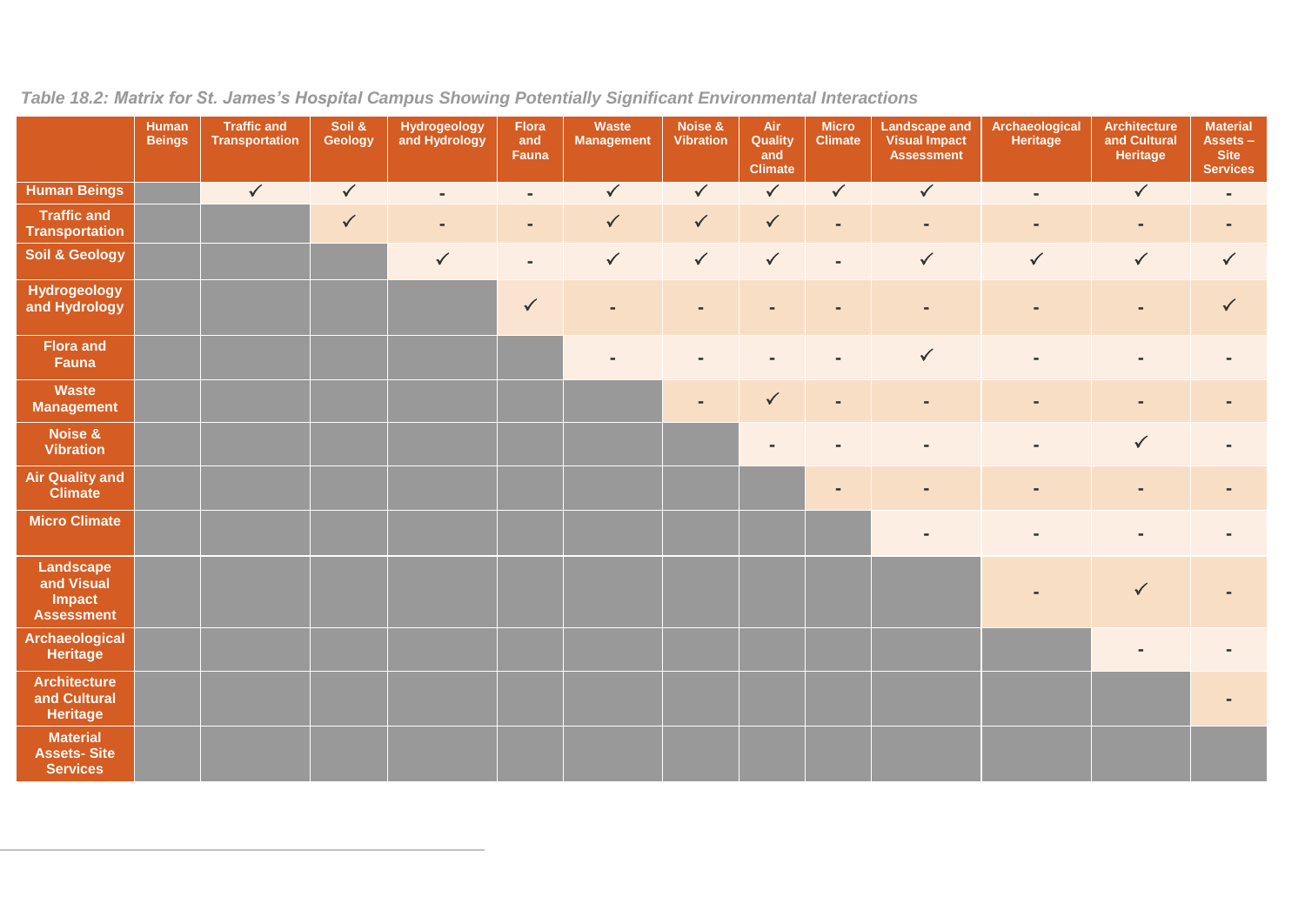# *18.2.1 St. James's Hospital Campus*

A matrix of the significant environmental interactions arising from the proposed development at St. James"s Hospital campus is provided in Table 18.2. These interactions are discussed below.

#### *18.2.1.1 Human Beings with Traffic and Transportation*

The National Paediatric Hospital Project has been particularly careful to ensure that transport impacts during construction of the new children"s hospital, Family Accommodation Unit and Children"s Research and Innovation Centre are minimised for both the existing operation of the St James"s adult hospital and the local community. A key reason for the early establishment of the St James"s Hospital Campus Smarter Travel programme is to ensure that travel demand and continued safe access for emergency vehicles is managed effectively during the construction phase of the project. This will ensure that there are no adverse impacts on the provision of healthcare within the campus for the duration of construction. As the new children"s hospital will be constructed over some of the existing hospital car parks, approximately 580 no. existing staff car parking spaces will be removed and not replaced, with a corresponding reduction in traffic entering and exiting the hospital for the duration of construction.

The biggest impact during construction will be as a result of the export of material from site during basement excavations, over an approximate 18 month period, and the importation of materials (including concrete deliveries) for the construction process. In terms of the former, at peak excavation, approximately 150 daily heavy goods vehicle (HGV) loads are likely to be generated. In terms of material import, approximately 100 HGV"s are likely to be generated at peak and will give rise to temporary amenity impacts.

In addition, to general controls on construction traffic movement being imposed, the project will avail of the Health Service Executive"s site on Davitt Road to store construction materials and is subject to specific construction traffic management measures set out in the outline Construction Management Plan appended to Chapter 2. This will have the benefit of facilitating management of movements of construction materials to the site at times which would minimise traffic impact on the local road network and, therefore, losses of amenities to local residents.

Following the construction of the new children"s hospital, it is acknowledged that the surrounding street network will continue to experience traffic queuing and delays during some periods through a typical week day. The mitigation proposals included as part of the Transport Strategy for the St James"s Hospital campus and the new children"s hospital specifically, will ensure that the increase in traffic levels and associated impact during these periods are kept to a minimum and as such the impacts will not be significant. Further detail on impacts arising from traffic and transportation are addressed in Chapter 6 of this EIS (Traffic and Transportation).

#### *18.2.1.2 Human Beings with Soil and Geology*

The sites at St. James"s Hospital were found to be generally free from contaminated soil, save for some localised 'hotspots' (please refer to Chapter 7). There is a potential for accidental spills or leaks of construction related material which could impact upon human beings). Proposed mitigation measures to ensure potential impacts are minimised include: good housekeeping on the project to mitigate the risk of any spills and reduce impacts associated with dust and nuisance dirt; and, as per Chapter 2, these mitigation measures must be incorporated into any future detailed outline Construction Management Plan. Further details on the potential impacts and mitigation measures are set out in Chapter 7 of this EIS (Soils and Geology). It is not expected that there will be any amenity impacts experienced as a result of the mitigation proposed.

#### *18.2.1.3 Human Beings with Waste*

The potential impacts of the proposed development in relation to the generation of waste during the main construction and operational phases are that the existing hospital campus may impact the public where the correct procedures for segregation, storage, handling and transportation of waste are not adopted. The failure to adopt the appropriate controls could result in the attraction of vermin and the use of non-permitted or un-licensed waste hauliers and receiving facilities could give rise to inappropriate management of waste and result in negative environmental impacts and pollution causing harm to a range of environmental receptors. Similarly, where the procedures outlined in the site specific waste management plans are not implemented, it is unlikely that targets for reuse, recovery and recycling will be achieved.

With these concerns in mind, a carefully planned approach to waste management and adherence to the construction and demolition waste management plans during the construction phase will ensure that the impact on the environment will be neutral, short-term and imperceptible from the

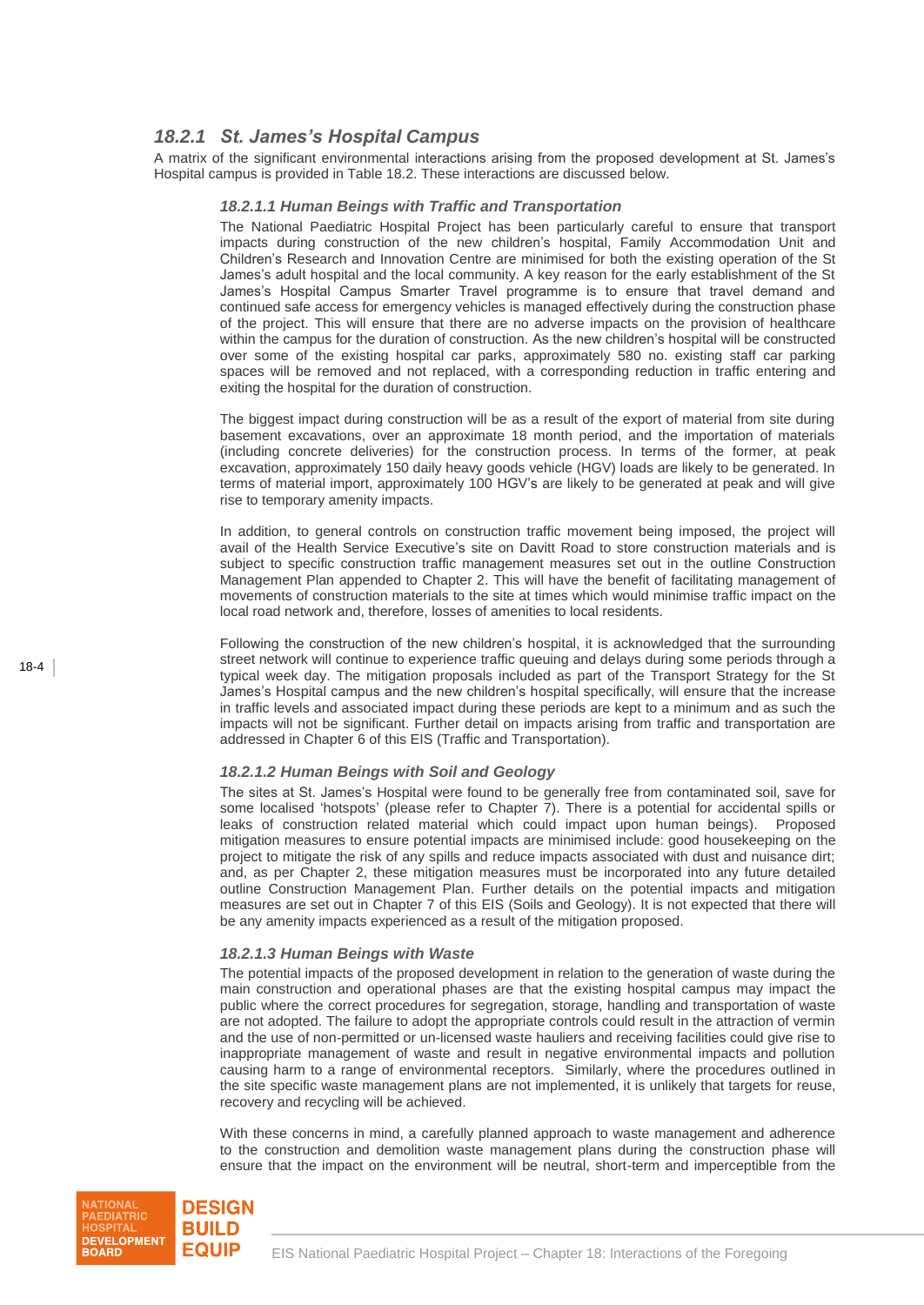project as a whole. During the operational phase, a structured approach to waste management will promote resource efficiency and waste minimisation. Provided the operational waste management plans are implemented and a high rate of reuse, recycling and recovery is achieved, again, the predicted impact of the operational phase on the environment will be neutral, long-term and imperceptible and will in some respects be positive in comparison with existing less efficient procedures. The impacts and mitigation measures proposed are addressed in Chapter 10 of this EIS (Waste Management) and have been considered from a human beings perspective.

#### *18.2.1.4 Human Beings with Noise and Vibration*

During the construction phase, it is expected that there will be some temporary impact on the nearest noise sensitive locations due to noise emissions from the sites. However, given that the construction phase of the development is temporary in nature, it is expected that the various noise sources will not be excessively intrusive. Furthermore, the application of binding hours of construction operations, along with implementation of appropriate noise and vibration control measures, will ensure that the noise and vibration impact is controlled such that it will be within acceptable standards.

During the operational phase potential causes of disturbance will include: noise from building services plant; additional vehicles on the existing road system; car parking activity; helicopter movements; traffic on internal road network; and waste and service yard area. However, it has been predicted that, subject to the implementation of appropriate noise and vibration control measures, none of these will increase the existing noise climate sufficiently or with such frequency so as to be likely to cause significant disturbance. Further detail on the impacts arising from noise and vibration emissions are assessed in Chapter 11 of this EIS (Noise and Vibration). The impacts on adjoining properties will be monitored throughout the construction process (please refer to Chapters 2 and 11).

#### *18.2.1.5 Human Beings with Air Quality and Climate*

During the construction phase there is the potential for loss of amenity due to dust to occur which could impact upon human beings. There would also be potential for the spread of *Aspergillus* spores which will also need to be controlled. A dust minimisation plan has been formulated in order to reduce potential dust emissions. Further detail on the impacts arising from construction traffic emissions, dirt and dust emissions and possible spread of *Aspergillus* arising from demolition and excavation works during the construction phase and their mitigation are addressed in Chapter 12 of this EIS (Air Quality).

#### *18.2.1.6 Human Beings with Micro Climate*

In relation to the operation of the new children"s hospital and Family Accommodation Unit, the impact on daylight is relatively limited, with moderate losses of daylight to a small number of dwellings, and no significant losses of sunlight. Construction impacts are not considered significant. These findings validate the benefit and effectiveness of the early stage design development referred to in Chapter 13 of this EIS (Micro-climate).

#### *18.2.1.7 Human Beings with Landscape and Visual Impact*

During the construction phase, the resident community is likely to experience visual impact attributable to a change in landscape and visual amenities. Such impacts arise due to changes in the site to facilitate the proposed development, the new build within the site, and alterations to boundary treatments, specifically, along South Circular Road, to the linear park and to the boundaries with Cameron Square and O"Reilly Avenue.

Once operational, the new children"s hospital and associated buildings (including the family accommodation) on the St. James"s Hospital campus will be distinctly visible from the adjoining street network and residential properties. With regard to the main building, it is assessed that the initial temporary and short-term visual impact from such areas and properties will be viewed as being negative. Significant improvements to boundary treatment early in the construction programme will assist in reducing visual impacts on adjoining properties. In the long term, the exemplar design of the building will change alter the perception of the site for both the local and transient communities and the building will become an important local landmark. The Children"s Research and Innovation Centre will improve the amenities of James"s Street, providing a more active frontage than the existing. It will have an impact on the adjoining properties at McDowell Avenue, although this is will not be significant or negative.

These impacts are described in detail and comprehensively assessed in Chapter 12 of this EIS (Landscape and Visual Impact Assessment).



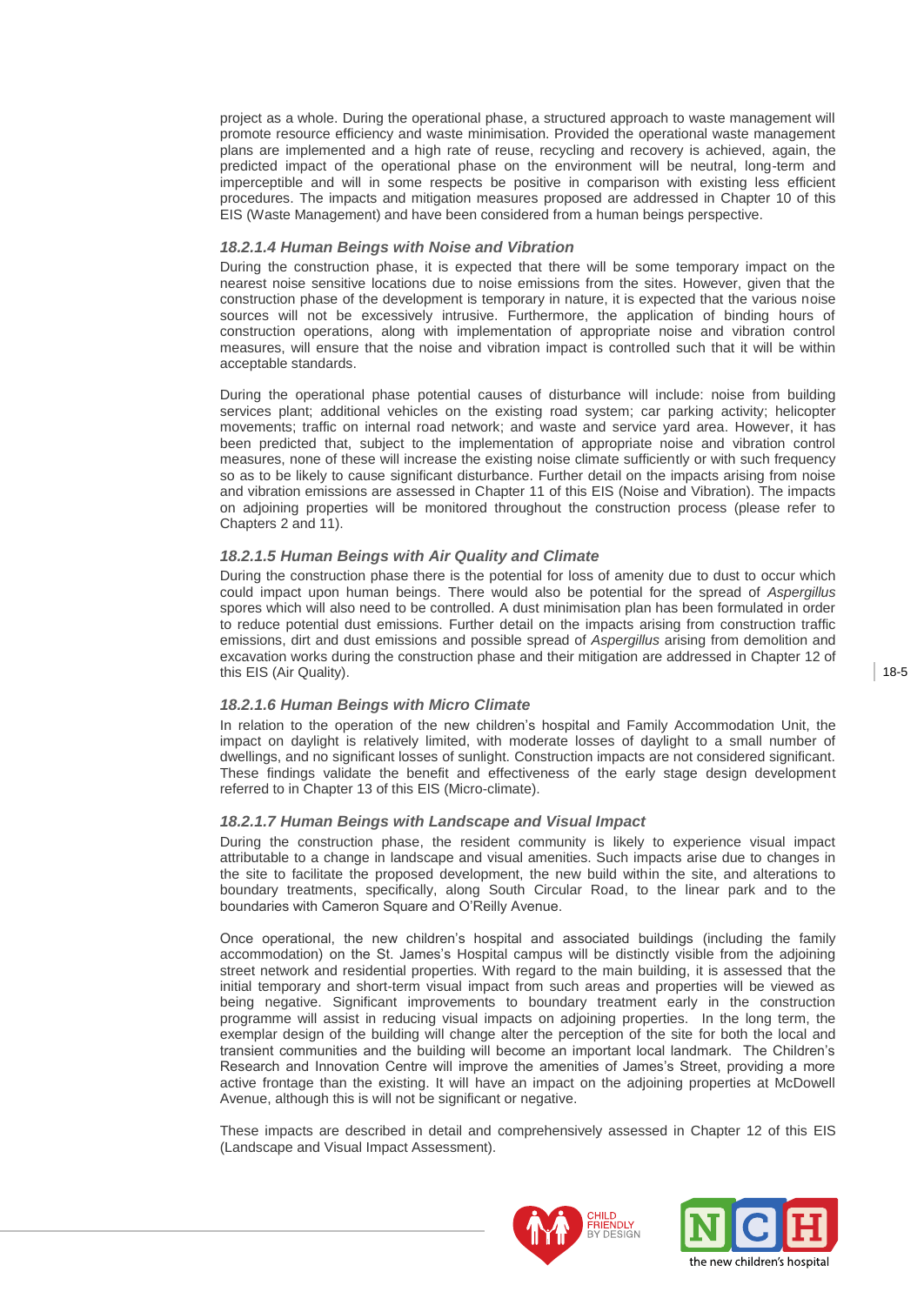## *18.2.1.8 Human Beings with Architectural and Cultural Heritage*

There are no protected structures in the immediate vicinity of the site of the proposed new children"s hospital and Family Accommodation Unit. The only protected structure that could potentially be affected adversely is the Irish Museum of Modern Art (IMMA), which is located in the Royal Hospital, Kilmainham. This is a building of international significance and while it is at some distance from the proposed hospital, there will be views to, and from, the new hospital building, although these will not have significant adverse impacts.

It is intended that a new Children"s Research and Innovation Centre would be erected on the southern side of James's Street, at its western end, adjacent to the Trinity College buildings associated with St James"s Hospital. This building would be adjacent to a protected structure known as the Haughton Institute (RPS ref. 4011(a)) and the below-ground element would be close to the protected structure. The above-ground part of the proposed building would be at a sufficient distance that it would not affect the essential character of the protected structure. The construction of the below-ground element would have the potential to damage the protected structure, although measures will be put in place to ensure that this does not occur. The impacts and mitigation measures proposed are addressed in Chapter 16 of this EIS (Architecture and Cultural Heritage).

## *18.2.1.9 Traffic and Transportation and Soils and Geology*

The Traffic and Transportation environment will be impacted by the excavation of made ground, subsoil and rock and its disposal off site. This impact is addressed in Chapter 6 of this EIS (Traffic & Transportation). The predicted impact on the prevailing traffic conditions are not expected to be significant. These movements have been assessed and accounted for in Chapters 2 (Construction Methodology), 6, 7 and 10 of this EIS.

## *18.2.1.10 Traffic and Transportation and Waste Management*

The traffic and transportation environment will be impacted by the Waste Management Plan and the additional trips generated by the waste management strategy is addressed in Chapter 6 of this EIS (Traffic & Transportation).

# *18.2.1.11 Traffic and Transportation and Noise and Vibration*

The noise impact of additional traffic on the local road network due to the construction activity is addressed in Chapter 11 of this EIS (Noise and Vibration). The predicted impact of noise generated by construction traffic is not expected to change the character of the existing noise environment significantly. The operational impacts of the development are not considered significant in terms of vibration or noise, save for emergency vehicles.

## *18.2.1.12Traffic and Transportation and Air Quality and Climate*

The air quality and climate impact of additional traffic on the local road network due to the construction activity and operational phase of the Project is addressed in Chapter 12 of this EIS (Air Quality and Climate). The predicted impact of air quality generated by the proposed development is not expected to change the air quality in the vicinity of St James"s Hospital campus significantly.

## *18.2.1.13 Soils and Geology and Hydrogeology and Hydrology*

During construction some water entry into the excavation is unavoidable due to rainfall and possible minor seepages through the retaining wall. This water may become muddy as it will be falling in a building site and could become contaminated with sediment, fuels or other construction related materials. In accordance with common practice on construction sites, this water will be collected, treated and discharged to the local foul water drainage network under licence from the regulating authority.

When basement excavations are deep and within a few meters of bedrock the water level in the underlying bedrock aquifer will be locally lowered to allow safe working conditions and reduce the amount of potentially soiled water which needs to be managed and discharged to the foul sewer network. This water will be clean and can be discharged to the local storm sewer network under licence from the regulating authority. Discharges to both storm and sewer networks will be subject to continuous qualitative and quantitative monitoring. A comprehensive assessment of Soils and Geology and Hydrogeology and Hydrology is contained in Chapters 7 and 8 of this EIS.

## *18.2.1.14 Soils and Geology and Waste*

A potential impact on the soils and geological environment, include the excavation of made ground, subsoil and a minimal amount of rock and re-use / recover / disposal off site. Proposed mitigation includes the controlled excavation of made ground, soil and rock management under the Waste Management Act. This is addressed in Chapter 10 of this EIS (Waste Management).

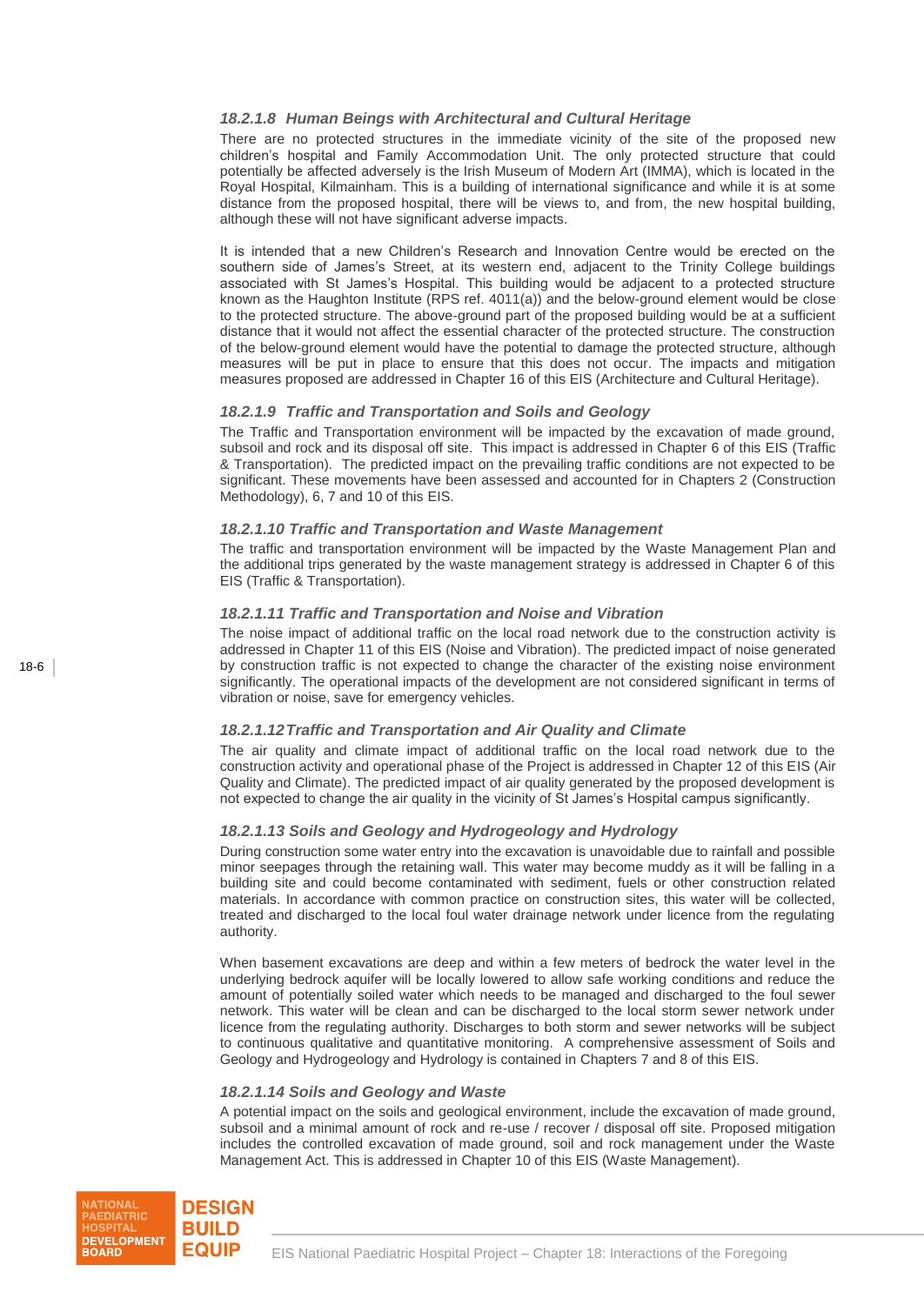## *18.2.1.15 Soils and Geology and Noise and Vibration*

It is envisaged that there will be a high level of soil stripping in order to achieve a suitable founding strata for ground slabs, roadways/pavements and foundations. In addition, there will be a number of deep excavations to allow for underground service diversions. During the construction phase it is expected that there will be some temporary impact on the nearest noise sensitive locations due to noise emissions from the sites. Given that the construction phase of the development is temporary in nature, it is expected that the various noise sources will not be excessively intrusive. Furthermore, the application of binding hours of construction operations, along with implementation of appropriate noise and vibration control measures, will ensure that the noise and vibration impact is controlled to be within acceptable standards. The adjoining buildings will be surveyed before, during and after construction to ensure vibration damage does not occur. A comprehensive assessment of Soils and Geology and Noise and Vibration is contained in Chapters 7 and 11 of this EIS.

## *18.2.1.16 Soils and Geology and Air Quality and Climate*

It is envisaged that there will be a high level of soil stripping in order to achieve a suitable founding strata for ground slabs, roadways/pavements and foundations. In addition there will be a number of deep excavations to allow for underground service diversions. A dust minimisation plan has been formulated in order to reduce potential dust emissions that arise from these works and this is set out in Chapter 12. Similarly, *Aspergillus* prevention measures will be put in place with prudent dust management on the site.

## *18.2.1.17 Soils and Geology and Landscape and Visual Impact*

It is envisaged that there will be a high level of soil stripping in order to achieve a suitable founding strata for ground slabs, roadways/pavements and foundations. In addition, there will be a number of deep excavations to allow for underground service diversions. The landscape and visual impact arising from these works will vary depending on the stage of construction, but will be temporary in nature. Landscape and Visual impacts are addressed in Chapter 14 (Landscape and Visual Impact) and Chapter 7 (Soils and Geology).

## *18.2.1.18 Soils and Geology and Archaeological Heritage*

Given that demolition and large scale building clearance will take place across the new children"s hospital and associated Family Accommodation Unit site and the site proposed for the Children"s Research and Innovation Centre as well as deep excavation work, there is the potential to affect insitu archaeological layers. A programme of archaeological monitoring will have to be agreed with the authorities and an adequate timeframe provided for archaeological work post the demolition of existing buildings on site and prior to the construction phase. All archaeological issues will be resolved to the satisfaction of, and in consultation with, the relevant authorities who will advise on any remedial action they consider appropriate.

Further detail on the mitigation measures are set out in Chapter 15 of this EIS (Archaeological Heritage).

## *18.2.1.19 Soils and Geology and Architecture and Cultural Heritage*

The Children"s Research and Innovation Centre will be erected on the southern side of James"s Street, at its western end, adjacent to the Trinity College buildings associated with St James"s Hospital. This building will be adjacent to a protected structure known as the Haughton Institute (RPS ref. 4011(a)) and the below-ground element would be close to the protected structure. A report has been prepared on the implications of the provision of below-ground development in close proximity to the Haughton Building and this is addressed in Chapter 16 Architectural Heritage (specifically Appendix 16.5).

## *18.2.1.20 Soils and Geology and Material Assets – Site Services*

The basement construction will require the diversion of existing services including a public sewer (the Drimnagh Sewer) as well as services for St. James"s Hospital. The earthworks require the excavation and removal of significant volumes of superficial deposits. This is addressed in Chapters 7 (Soils and Geology) and 17(Material Assets – Site Services) of this EIS.

## *18.2.1.21 Hydrogeology and Hydrology and Material Assets – Site Services*

The proposal involves the diversion of the Drimnagh sewer. The proposed development and diversion of the Drimnagh Sewer was subjected to a Development Impact Assessment (DIA) conducted on behalf of Irish Water. In summary, the DIA report for Irish Water concludes that the development of the proposed development of the St. James"s Hospital campus in a reduction of storm run-off to the combined sewer network, with attenuation provided on site to limit run-off to the River Camac. This results in negligible changes to environmental spills, some localised





18-7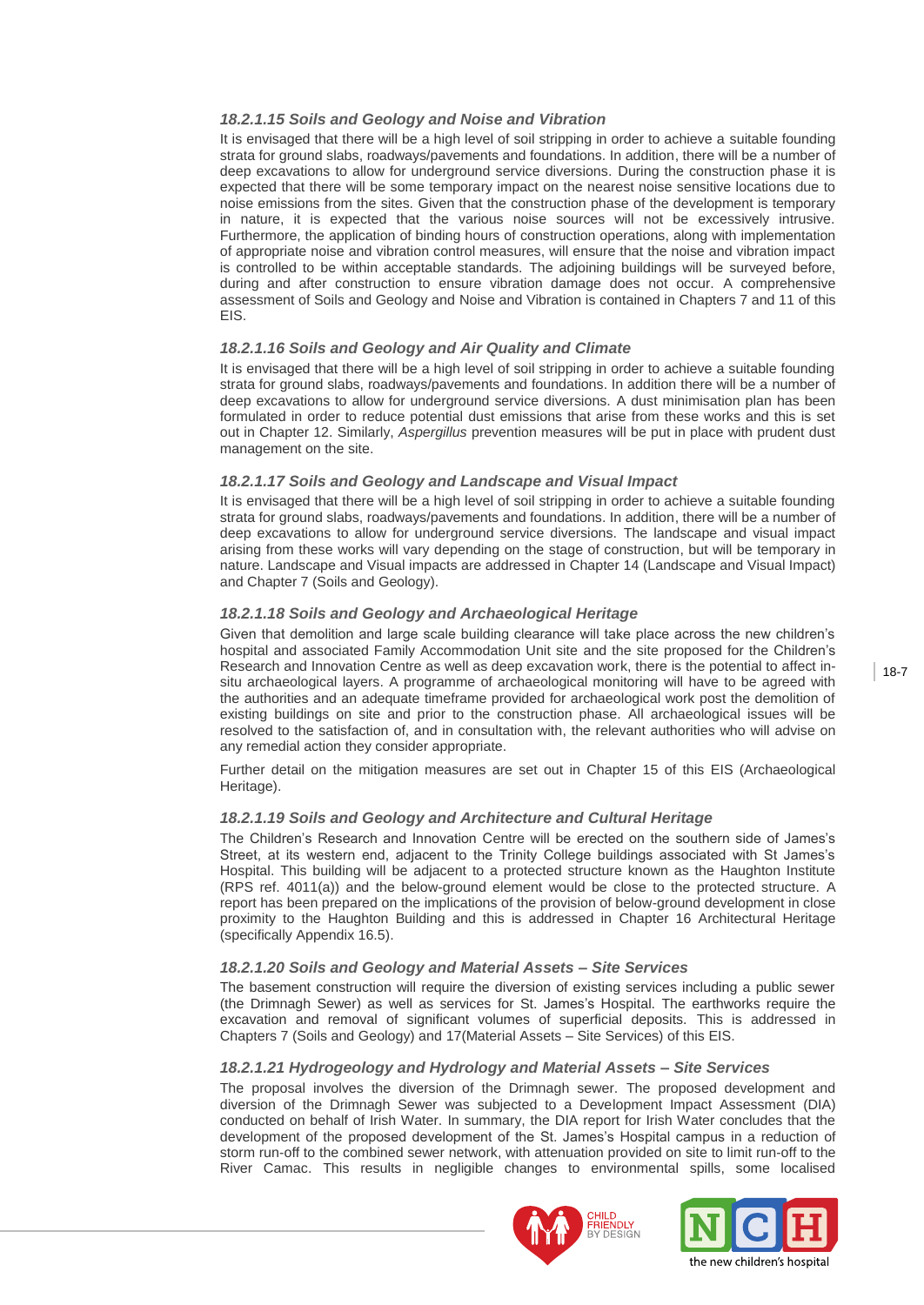surcharging, but an overall reduction in flood volume in the vicinity of the St. James's Hospital campus. For details of water services including items such as the Drimnagh sewer see Chapters 8 (Hydrogeology and Hydrology) and 17 (Material Assets – Site Services) of this EIS.

## *18.2.1.22 Hydrogeology and Hydrology and Flora and Fauna*

During the construction phase, a range of activities will take place that have the potential to result in polluted or silt-laden water being discharged to local watercourses and the surface water drainage network and from there to Dublin Bay itself. These activities include significant earthworks; alterations to the water table; discharge to surface water; discharge to groundwater; and the storage of potentially polluting materials. The discharge of any such contaminated surface water could, if left un-mitigated and un-controlled, lead to ecological effects on the receiving water bodies, including, in particular, the European designated sites of Dublin Bay.

All construction works and activities will be carried out with due regard to current legislation and in accordance with "best practice" techniques and appropriate guidelines. An outline Construction Management Plan has been prepared that outlines the programming, controls and management measures proposed for the construction phase. In this regard, water will be discharged under appropriate licence and will be subject to continuous monitoring. As a consequence there will be no significant impacts upon Natura 2000 sites.

These and other mitigation measures as set out in Chapter 8 (Hydrogeology and Hydrology) and Chapter 9 (Flora and Fauna) will ensure that there will be no impacts on water quality and therefore no impacts on the qualifying interests of any of the designated sites of Dublin Bay.

## *18.2.1.23 Flora and Fauna and Landscape and Visual Impact*

The removal of mature trees, in particular along the southern and western boundary of the site, as well as internally within the site and to the west of the energy centre will take place during the construction phase. Mitigation measures are set out in detail in the Architectural Design Report that accompanies the application and Chapter 14 of this EIS and includes extensive public and semipublic landscape areas as part of the proposed development.

#### *18.2.1.24 Waste Management and Air Quality and Climate*

Construction and demolition and operational waste management plans have been prepared to outline procedures for management of waste arising during the construction and operational phases. Furthermore, a dust minimisation plan has been formulated in order to reduce potential dust emissions (please refer to Chapter 11 for this plan).

## *18.2.1.25 Noise and Vibration and Architectural and Cultural Heritage*

It is intended that the new Children"s Research and Innovation Centre would be erected on the southern side of James's Street, at its western end, adjacent to the Trinity College buildings associated with St James"s Hospital. This building will be adjacent to a protected structure known as the Haughton Institute (RPS ref. 4011(a)) and the below-ground element would be close to the protected structure. Monitoring will need to be carried out to ensure that the excavation of the site adjacent to the Haughton Institute does not cause movement or excessive vibrations to the Institute building during construction. Please refer to Chapter 16 and Appendix 16.5 for details in this regard.

#### *18.2.1.26 Landscape and Visual Impact and Architectural and Cultural Heritage*

The site of the proposed Children"s Research and Innovation Centre has particular landscape and visual significance and sensitivities including the presence of mature trees on the adjoining lawn and on James"s Street. The particular protection measures as set out in the Tree Survey Report shall be implemented in order to retain 3 no. plane trees on James"s Street. This is addressed in Chapter 14 of this EIS (Landscape and Visual Assessment).

The impacts on the Royal Hospital in Kilmainham have been assessed both in Chapter 14 and 15 of this document. The proposed new children"s hospital building will be visible from this site, particularly from the first and second floors of the southern wing of the Royal Hospital but this impact will not be significantly negative.

#### *18.2.1.27 Cumulative Impacts*

Cumulative effects can be defined as the effects on the environment that result from incremental changes caused by the combination of the proposed development together with other past, present and reasonably foreseeable future developments. Potential cumulative effects encompass effects that can result from individually minor but collectively significant actions, which may occur simultaneously, sequentially, or in an interactive manner, and can be predicted to take place over a

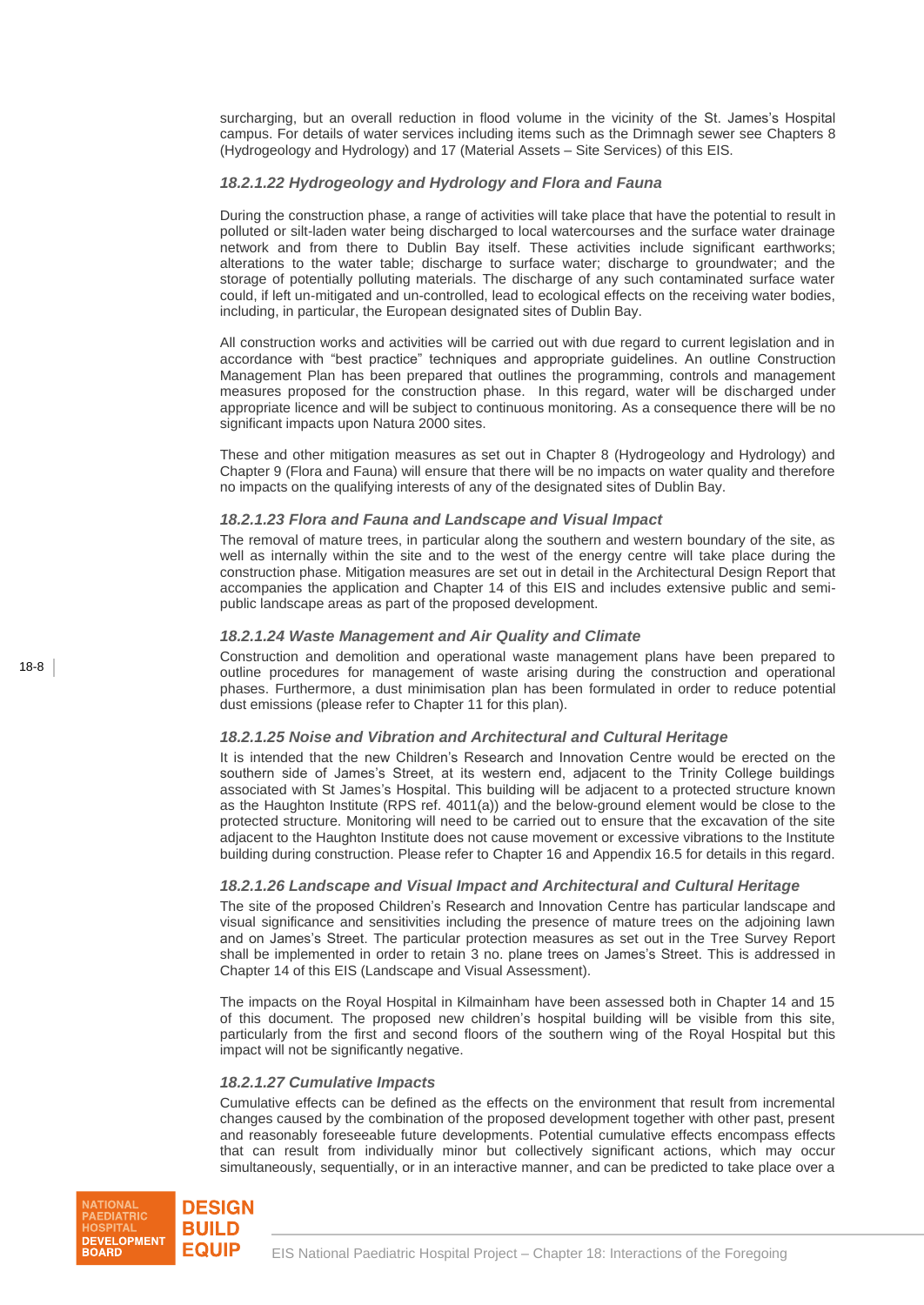period of time. The previous chapters of this EIS have identified the potential cumulative effects most likely to be relevant to the proposed development. Cumulative and in combination effects on specific resources or receptors are described, where relevant, in each of the specialist chapters of this EIS.

As a consequence of the National Paediatric Hospital Project existing children"s clinical activities at the three current children"s facilities will be transferred to the new children"s hospital and two children"s satellite centres. This will potentially release sites and buildings at the current hospitals at Temple Street and Crumlin for alternative hospital or other uses. With respect to Tallaght Hospital, the proposed satellite centre will utilise existing facilities such as parking spaces etc. (as set out in Chapter 6).

There are a number of implementable planning permissions both on the hospital campus and in the vicinity of the campus. These permitted developments have been considered in this EIS in terms of their potential cumulative impact and the potential for a resulting significant impact on the environment.

The St. James"s Hospital decanting programme involves the movement of existing operations to other locations within the campus. Certain building upgrades and modular buildings are being constructed to accommodate these changes (DCC Reg. Ref. nos. 2787/15, 2761/15, 2625 and 3069/15 refer). The permitted buildings are not likely to give rise to significant external environmental impacts in combination or singularly. The decant programme comprises uses that are accounted for in the various topic assessments in this EIS. The demolition of the buildings that are being vacated has been applied for in this application and the impacts of these have accounted for in this document.

With regard to more significant developments on the St. James's Hospital campus there are three recent permissions that are relevant and warrant consideration in terms of the nature of the development sought, the scale of the facility, the approach taken to their design and the precedent set in terms of what are acceptable development parameters. These include permission for: the demolition of existing structures on site, including the chapel building and the construction of an eight storey Private Hospital Building, totalling 29,644sq.m. over two levels of basement car parking (18,010sq.m.) (Reg. Ref. 2751/09, Board Ref. 236070); the construction of a part two, part four and part seven storey hospital building (28 metres high to roof level; 30.85 metres to top of roof of access lobby on part of roof) totalling 15,018sq.m. (Reg. Ref 3607/12, known as the MISA building currently under construction), and; the construction of a new seven storey Clinical Directorates Building (27.87 metres high to top of roof plant level) totalling 4,953 sq.m. (Reg. Ref 3325/13).

The Private Hospital building referred to above is not being constructed as it is being replaced by the new children"s hospital building and could not, therefore, have a cumulative impact in conjunction with the current proposals. The impacts of the demolition of the chapel and other such buildings have been re-examined as part of the preparation of this EIS and the same conclusion has been reached.

In the vicinity of the site there are a number of significant private developments that have been granted in recent years that are at varying stages of construction or that have not been developed as a result of the recent economic downturn. Significant permissions have been granted in the area of the Heuston South Quarter and these have been subject to subsequent modification permissions. In the main these permissions have been for significant mixed use developments incorporating residential and commercial elements.

To the north west of the hospital campus on a site at 6 Kilmainham Lane, 5 Auburn Terrace, Former Irish Cone & Wafer Premises, & Rear Of 1-4 Auburn Terrace an extension of duration permission was granted in April 2014 for a residential development including a six / part seven apartment block(DCC Reg. Ref. no. 6705/07/x1). Further west at 40 Old Kilmainham Road there is an extension of duration permission granted for a 5,250sq.m mixed use development of six to seven storeys (DCC Reg. Ref. no. 5796/07/x1) and at 30 Old Kilmainham Road there is permission for the construction of a mixed use building (DCC Reg. Ref. no. 3241/09) that is currently subject to an extension of duration permission that has yet to be decided upon. On a site at the junction of Irwin Street and Irwin Court permission has been granted for an 80 bed nursing home and was recently granted an extension of duration permission (Reg. Ref. no. 2811/09; ABP Ref. no. 234586). In respect of these developments, the primary cumulative impact is in respect of traffic and transportation, a matter that has been taken into account as set out below.

In addition to the permitted developments both on the St. James"s Hospital campus and in the vicinity of the site, other projects will arise where there is the potential for the impacts discussed in this EIS to interact and result in a cumulative impact. The greatest potential for cumulative effects



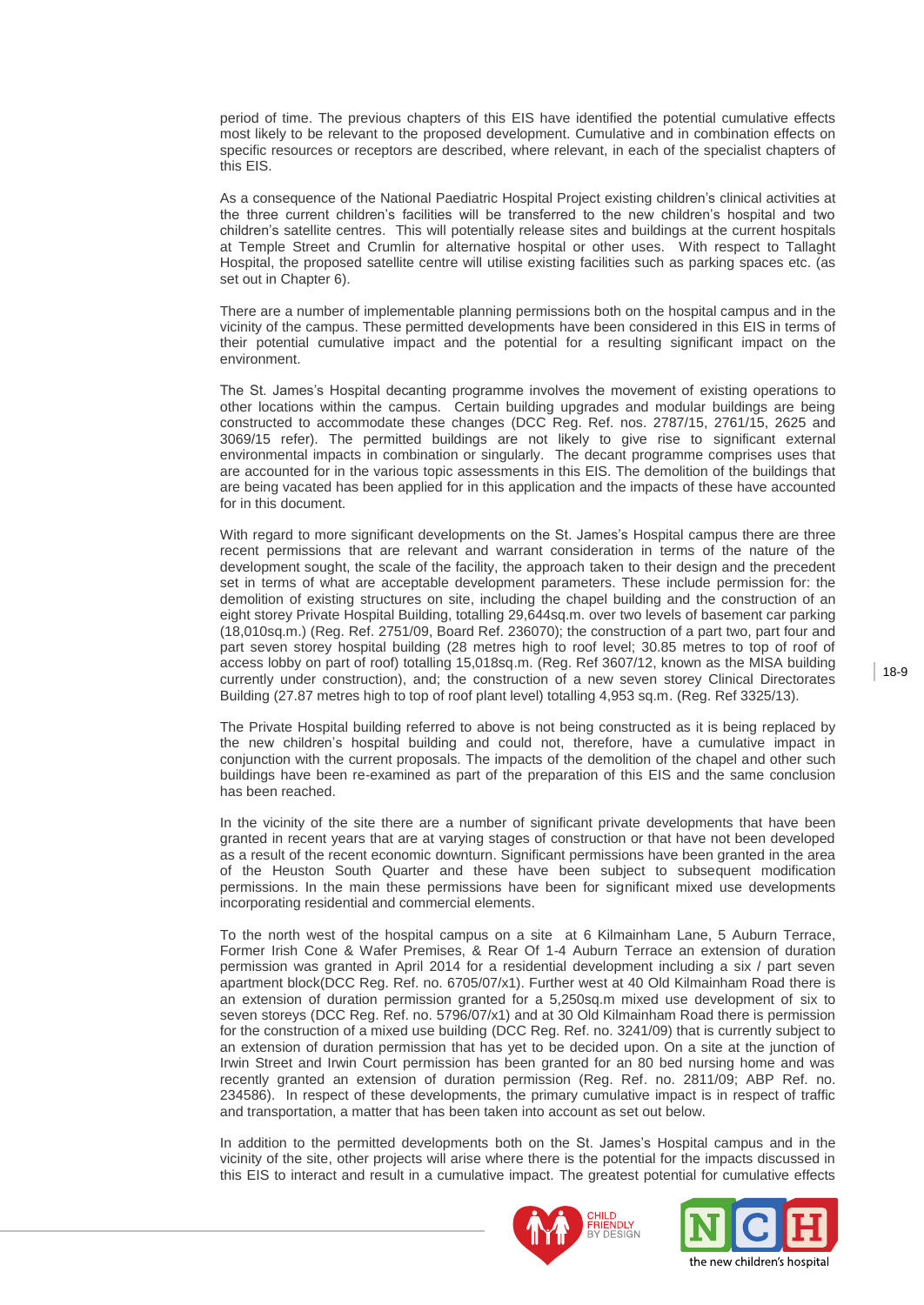arises from the possibility of overlap in construction phases from adjacent developments. However, as there is limited information available on the timescales for these other projects, there is insufficient information to provide a thorough assessment. However, it is anticipated that with appropriate mitigation implemented, cumulative effects from Heuston South Quarter and other nearby developments will be low and, in some aspects, have the potential to provide a beneficial effect in the area. In combination, the hospital project, and adjoining schemes, could result in a significant boost to the long term economic and investment potential of the area. For example, the increased availability of housing for hospital employees and an increase in the quality of healthcare provision in the locality will benefit both the new children"s hospital development and the Heuston South Quarter developments respectively. The regeneration benefits that would accrue from the proposed development will occur as a result and, in combination with, the significant permitted developments in the area and this has been accounted for in Chapter 5. However, it is unlikely, as a result of the various mitigation measures proposed in this EIS that any of the interactions will result in significant negative environmental effects. With regard to the continued development of the surrounding area, any additional travel demand is likely to be accommodated in the main via the continued investment in sustainable travel modes (public transport, cycling, walking) resulting in little or no growth in peak hour traffic flows on the surrounding street network.

The cumulative impacts have been assessed in light of known existing and permitted development in the relevant area. It has not involved the deliberation of possible future development which may be at the concept, design or the early planning stages and which may not yet have been authorised.

With specific reference to the decision to relocate the Coombe Maternity Hospital to the St. James"s Hospital Campus, it is not possible to accurately assess the impacts of any project in detail where that scheme does not exist or has not been granted planning approval, but it is possible to gauge where potential cumulative impacts may occur in a broad sense. Changes to the brief, the design, the location or the function of any new building either in advance of or, as a result of the granting of planning permission, means that any identified impacts could change (indeed the Mater decision indicates that permission may not be granted for any particular proposed scheme). It is also noted that no timeframe has been announced for the Maternity Hospital.

#### *Emerging Plans for Proposed Maternity Hospital*

As indicated there is very limited information available on the emerging Maternity Hospital proposals. On the basis of "high level" studies, there are several options for its location, one of which is considered in the draft site capacity study. This is to the east of the new children"s hospital and there could be a link between the two hospital buildings to facilitate access, see NPHDB Report "*The Clinical Case for the New Children's Hospital'*, included as an Appendix to Chapter 2 of this EIS.

A site to the east of the new children"s hospital may result in loss of amenity to adjoining residential properties by reason of overlooking, overshadowing and/or loss of light. In relation to cumulative impact of the new children"s hospital and planned maternity hospital, there is potential for additional loss of amenity to properties on O"Reilly and Donnellan Avenues as a consequence of loss of light, overshadowing and adverse visual impacts. Increased noise and disturbance may also be factors to be taken into account at these locations.

In relation to the cumulative impacts with respect to traffic and parking, initial work indicates that the proposal could require in the region of 120 no. additional patient/visitor parking spaces. The campus parking strategy assumes that the number of parking spaces across the site will not increase. This will be achieved by reducing the number of staff spaces across the St. James"s Hospital campus and by incorporating additional modal shift (i.e. by reducing car journeys to and from the site). On this basis, the increase in parking to accommodate the emerging Maternity Hospital proposal can be minimised, which in turn, will ensure that its potential delivery at St. James"s Hospital campus, will not impact significantly on prevailing traffic condition on the surrounding highway network.

At this early stage with no design of building form to consider it is not possible to take any cumulative impact assessment of the Maternity Hospital any further. Future investigations of the potential site options will inevitably involve consideration of appropriate design and mitigation measures to minimise any loss of amenity and/or other environmental impacts upon adjoining residential areas. The provision of a clinical link between the three hospitals may give rise to impacts relating to soils and geology in terms of excavations required.

Clearly, the potential of the campus to accommodate tri-location of the children"s, adult and maternity hospitals will require substantial additional detailed work (well beyond the Draft Site Capacity Study) once the emerging Maternity Hospital proposals are confirmed and available.

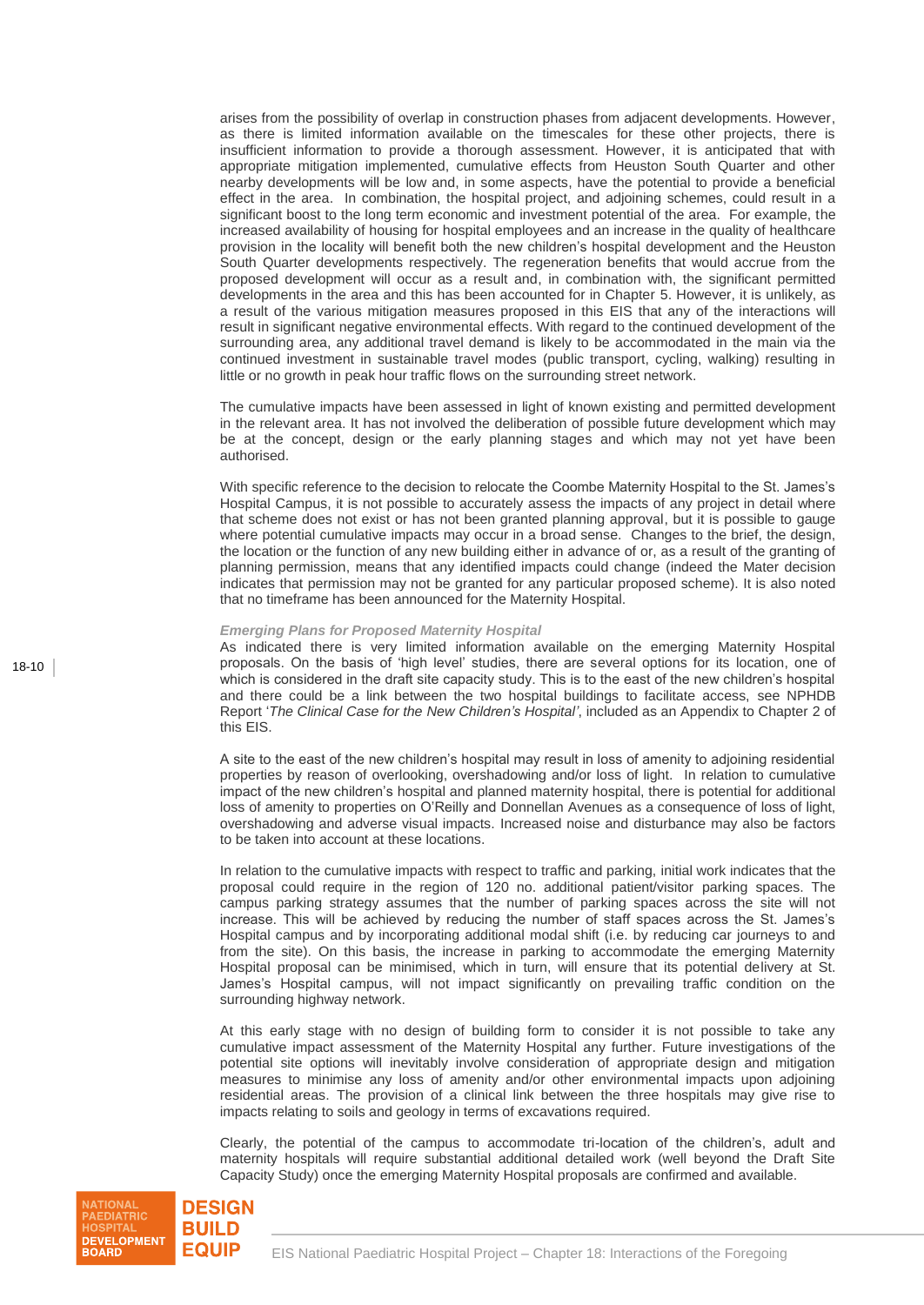# *18.2.1.28 'Do Nothing' Scenario*

No cumulative impacts will arise if the proposed development does not proceed.

# *18.2.2 Davitt Road*

A matrix of the significant interactions arising from the proposed development at Davitt Road is shown in Table 18.3. These interactions are discussed below.



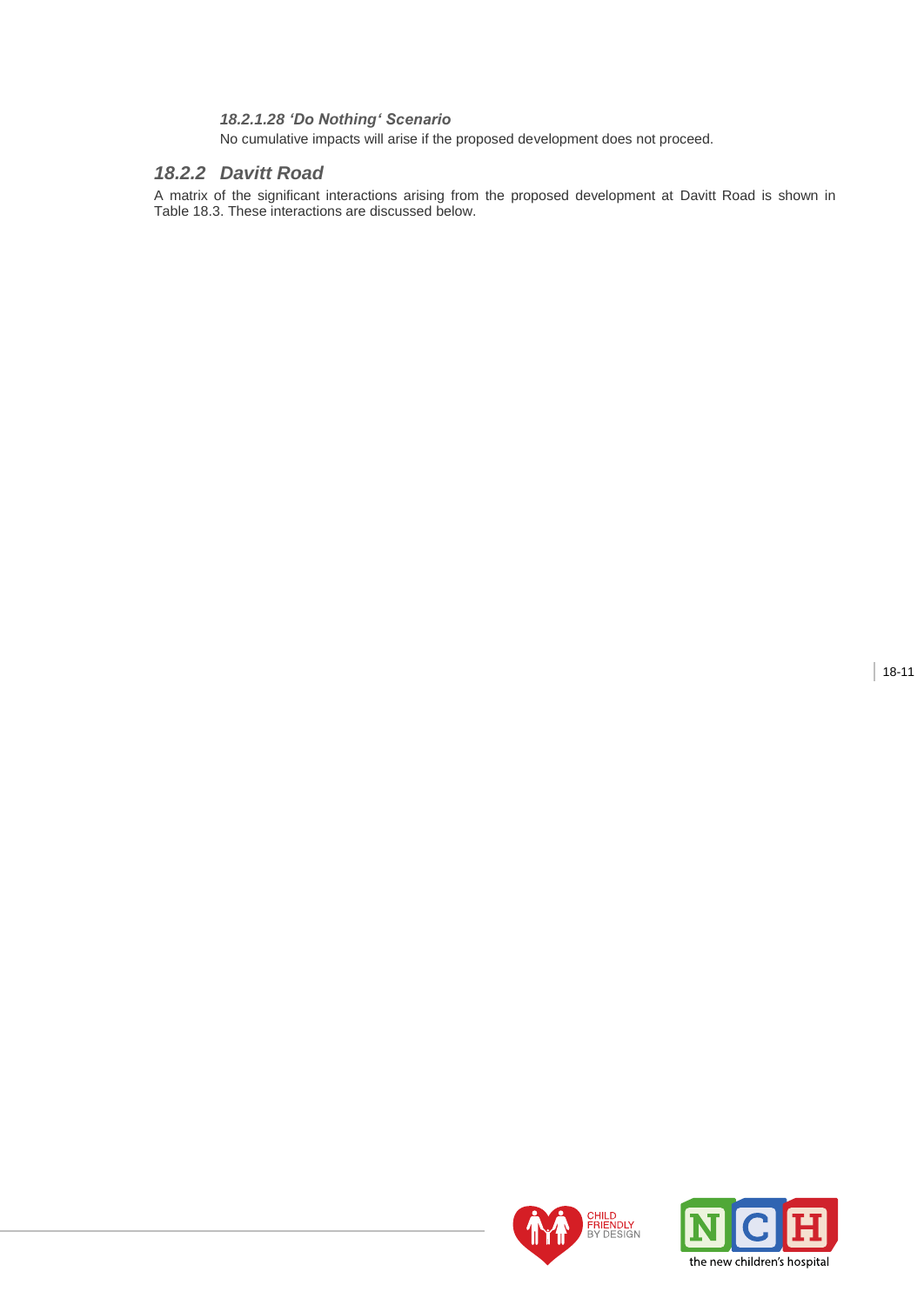| Table 18.3: Matrix for Davitt Road Showing Potentially Significant Environmental Interactions |  |
|-----------------------------------------------------------------------------------------------|--|
|-----------------------------------------------------------------------------------------------|--|

|                                                          | <b>Human</b><br><b>Beings</b> | <b>Traffic and</b><br><b>Transportation</b> | Soil &<br>Geology | Hydrogeology<br>and Hydrology | Flora<br>and<br>Fauna | Waste<br><b>Management</b> | Noise &<br>Vibration | Air<br>Quality<br>and<br><b>Climate</b> | <b>Micro</b><br><b>Climate</b> | <b>Landscape and</b><br><b>Visual Impact</b><br>Assessment | Archaeological<br><b>Heritage</b> | <b>Architecture</b><br>and Cultural<br>Heritage | <b>Material</b><br>Assets -<br><b>Site</b><br><b>Services</b> |
|----------------------------------------------------------|-------------------------------|---------------------------------------------|-------------------|-------------------------------|-----------------------|----------------------------|----------------------|-----------------------------------------|--------------------------------|------------------------------------------------------------|-----------------------------------|-------------------------------------------------|---------------------------------------------------------------|
| <b>Human Beings</b>                                      |                               | $\sqrt{}$                                   | $\blacksquare$    | $\blacksquare$                | $\blacksquare$        | $\blacksquare$             | $\blacksquare$       | $\overline{\phantom{a}}$                | $\blacksquare$                 | $\sqrt{}$                                                  | $\blacksquare$                    | $\blacksquare$                                  | $\blacksquare$                                                |
| <b>Traffic and</b><br><b>Transportation</b>              |                               |                                             |                   |                               | $\sim$                | $\blacksquare$             | $\blacksquare$       | $\blacksquare$                          | $\blacksquare$                 |                                                            | ٠                                 | $\blacksquare$                                  |                                                               |
| <b>Soil &amp; Geology</b>                                |                               |                                             |                   | $\blacksquare$                | $\blacksquare$        | $\blacksquare$             | $\blacksquare$       | $\blacksquare$                          | $\blacksquare$                 | $\blacksquare$                                             | $\blacksquare$                    | $\blacksquare$                                  |                                                               |
| <b>Hydrogeology</b><br>and Hydrology                     |                               |                                             |                   |                               |                       |                            | $\blacksquare$       | $\blacksquare$                          | $\blacksquare$                 | $\overline{a}$                                             | $\blacksquare$                    | $\blacksquare$                                  |                                                               |
| <b>Flora and</b><br>Fauna                                |                               |                                             |                   |                               |                       |                            | $\blacksquare$       | $\blacksquare$                          | $\blacksquare$                 |                                                            | $\blacksquare$                    | $\blacksquare$                                  |                                                               |
| Waste<br><b>Management</b>                               |                               |                                             |                   |                               |                       |                            | $\equiv$             | $\blacksquare$                          | $\blacksquare$                 | $\overline{a}$                                             | $\blacksquare$                    | $\blacksquare$                                  |                                                               |
| Noise &<br><b>Vibration</b>                              |                               |                                             |                   |                               |                       |                            |                      | $\blacksquare$                          | $\blacksquare$                 |                                                            | $\blacksquare$                    | $\blacksquare$                                  |                                                               |
| <b>Air Quality and</b><br><b>Climate</b>                 |                               |                                             |                   |                               |                       |                            |                      |                                         | $\blacksquare$                 |                                                            | $\blacksquare$                    | $\blacksquare$                                  |                                                               |
| <b>Micro Climate</b>                                     |                               |                                             |                   |                               |                       |                            |                      |                                         |                                | $\blacksquare$                                             | $\qquad \qquad =$                 | $\blacksquare$                                  |                                                               |
| Landscape<br>and Visual<br>Impact<br><b>Assessment</b>   |                               |                                             |                   |                               |                       |                            |                      |                                         |                                |                                                            |                                   |                                                 |                                                               |
| <b>Archaeological</b><br><b>Heritage</b>                 |                               |                                             |                   |                               |                       |                            |                      |                                         |                                |                                                            |                                   |                                                 |                                                               |
| <b>Architecture</b><br>and Cultural<br><b>Heritage</b>   |                               |                                             |                   |                               |                       |                            |                      |                                         |                                |                                                            |                                   |                                                 |                                                               |
| <b>Material</b><br><b>Assets-Site</b><br><b>Services</b> |                               |                                             |                   |                               |                       |                            |                      |                                         |                                |                                                            |                                   |                                                 |                                                               |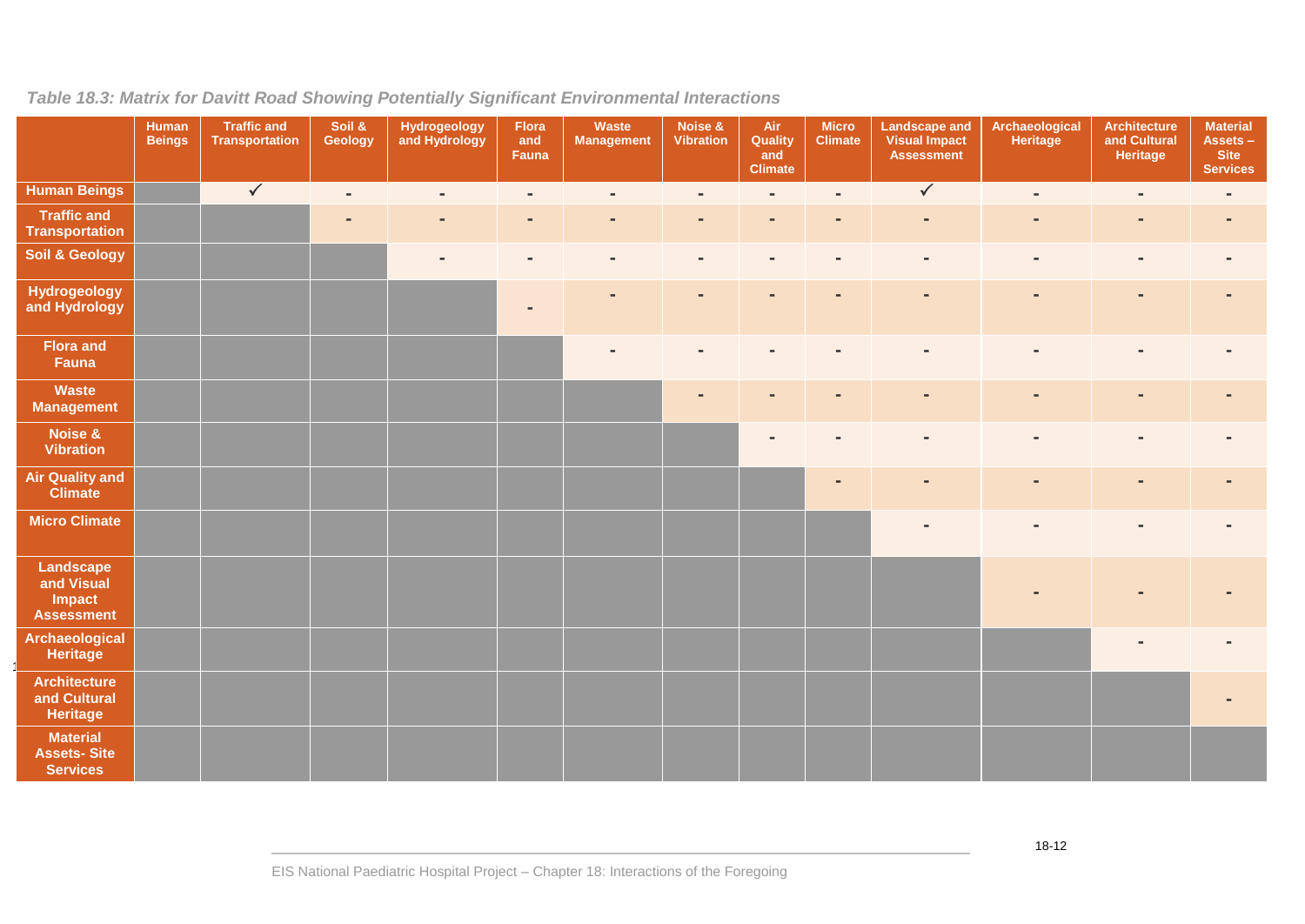# *18.2.2.1 Human Beings with Traffic and Transportation*

The National Paediatric Hospital Project has been particularly sensitive to ensure that transport impacts during construction of the new hospital are minimised for both the existing operation of the St James's adult hospital and the local community.

The proposed development includes the development of a construction compound on Davitt Road to support the construction of the development at St. James"s Hospital campus. The construction compound will support the storage of materials to allow for the orderly deliver of materials to the St James"s Hospital campus and to stage construction vehicles before proceeding to the St James"s Hospital campus. The compound will not support construction staff parking or welfare facilities. The proposed Davitt Road construction compound will have little impact on prevailing traffic conditions along Davitt Road. Further detail on the impacts arising from Traffic and Transportation at Davitt Road are set out in Chapter 6 of this EIS (Traffic and Transportation).

The use of Davitt Road as a construction compound and staging area will have a positive impact on the management of traffic relating to the construction of the new children"s hospital building and, as such, will assist in ameliorating impacts on human beings in the locality.

## *18.2.2.2 Human Beings with Landscape and Visual Impact Assessment*

The proposed construction compound hoarding on the site will be recessed from Davitt Road but may be visible from the residential properties to the south. The purpose of this hoarding, however, is to screen the compound from these properties and, as such, will ameliorate any potential impacts. The hoarding will be removed upon cessation of the use of the compound. The impacts will be temporary and, having regard to the existing site use and makeup, are not considered to be significant.

#### *18.2.2.3 Cumulative Impacts*

With respect to cumulative impacts at Davitt Road, the permitted ambulance base is a selfcontained development that will impact on the proposed construction compound. The additional levels of traffic generated by the proposed use of the site will not give rise to a significant impact in combination with the proposed development.

18-13

# *18.2.3 Children's Hospital Satellite Centre - Tallaght Hospital*

A matrix of the significant interactions arising from the proposed development at the Tallaght Hospital campus is shown in Table 18.4. These interactions are discussed below.



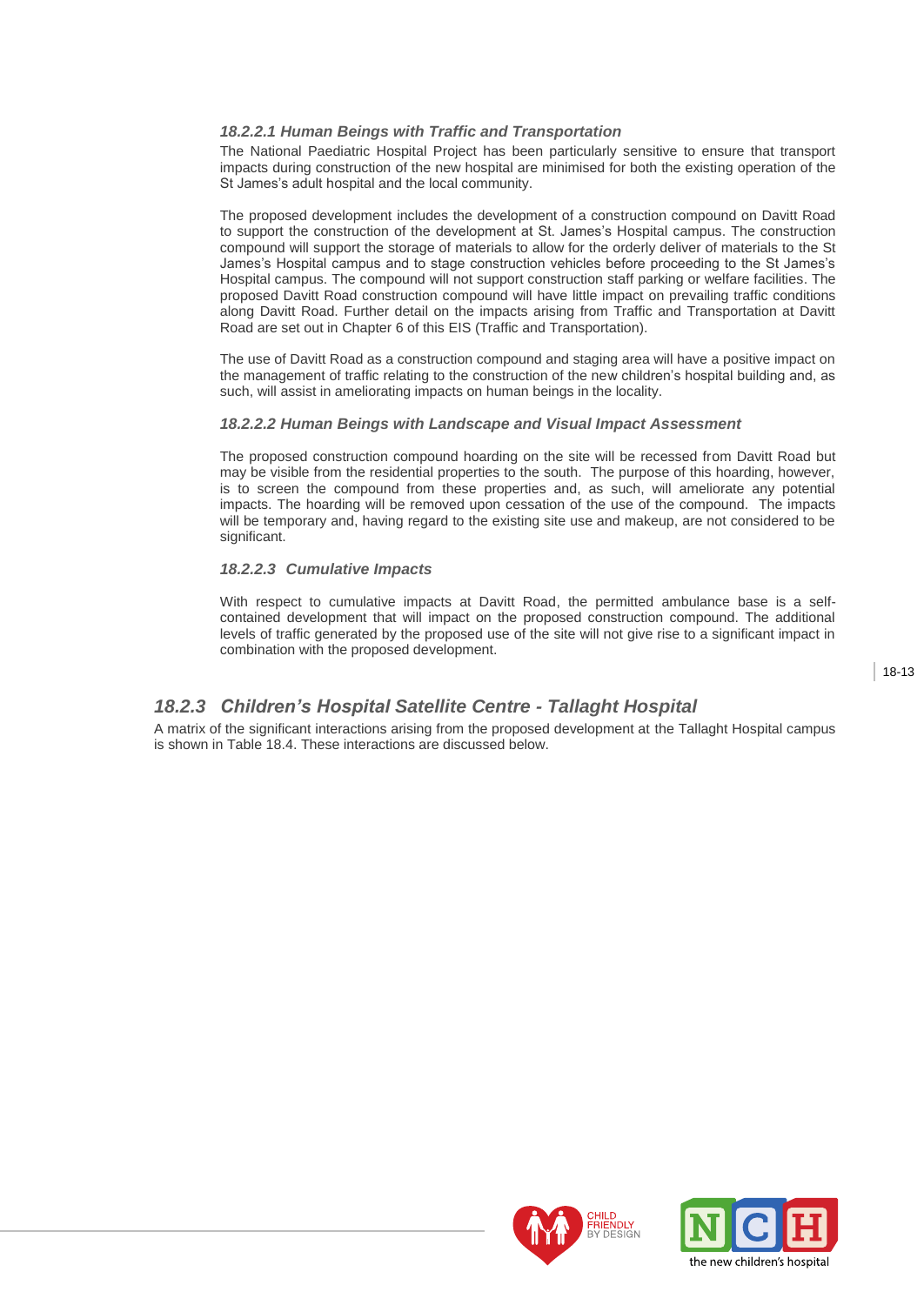| Table 18.4: Matrix for Tallaght Hospital Showing Potentially Significant Environmental Interactions |  |  |  |  |  |
|-----------------------------------------------------------------------------------------------------|--|--|--|--|--|
|-----------------------------------------------------------------------------------------------------|--|--|--|--|--|

|                                                          | <b>Human</b><br><b>Beings</b> | <b>Traffic and</b><br>Transportation | Soil &<br>Geology | Hydrogeology<br>and Hydrology | Flora<br>and<br>Fauna    | Waste<br><b>Management</b> | Noise &<br><b>Vibration</b> | Air<br>Quality<br>and<br><b>Climate</b> | <b>Micro</b><br><b>Climate</b> | <b>Landscape and</b><br><b>Visual Impact</b><br><b>Assessment</b> | Archaeological<br>Heritage | <b>Architecture</b><br>and Cultural<br>Heritage | <b>Material</b><br>Assets-<br><b>Site</b><br><b>Services</b> |
|----------------------------------------------------------|-------------------------------|--------------------------------------|-------------------|-------------------------------|--------------------------|----------------------------|-----------------------------|-----------------------------------------|--------------------------------|-------------------------------------------------------------------|----------------------------|-------------------------------------------------|--------------------------------------------------------------|
| <b>Human Beings</b>                                      |                               | $\sqrt{}$                            | $\blacksquare$    | $\sim$                        | $\blacksquare$           | $\checkmark$               | $\sqrt{}$                   | $\sqrt{}$                               | $\blacksquare$                 | $\sim$                                                            | $\sim$                     | $\blacksquare$                                  | $\blacksquare$                                               |
| <b>Traffic and</b><br><b>Transportation</b>              |                               |                                      |                   |                               | $\blacksquare$           |                            | $\qquad \qquad =$           | $\blacksquare$                          | $\blacksquare$                 | $\blacksquare$                                                    | $\qquad \qquad =$          | $\blacksquare$                                  |                                                              |
| <b>Soil &amp; Geology</b>                                |                               |                                      |                   | $\blacksquare$                | $\overline{\phantom{a}}$ | $\blacksquare$             | $\blacksquare$              | $\blacksquare$                          | $\blacksquare$                 | $\overline{\phantom{a}}$                                          | $\blacksquare$             | $\blacksquare$                                  | $\blacksquare$                                               |
| Hydrogeology<br>and Hydrology                            |                               |                                      |                   |                               | $\overline{\phantom{a}}$ | $\blacksquare$             | $\blacksquare$              | $\blacksquare$                          | $\blacksquare$                 | $\blacksquare$                                                    | $\blacksquare$             | $\overline{\phantom{a}}$                        | $\blacksquare$                                               |
| <b>Flora and</b><br>Fauna                                |                               |                                      |                   |                               |                          |                            |                             | $\blacksquare$                          | $\blacksquare$                 |                                                                   | $\blacksquare$             | $\blacksquare$                                  |                                                              |
| Waste<br><b>Management</b>                               |                               |                                      |                   |                               |                          |                            | ٠                           | $\blacksquare$                          | $\blacksquare$                 | $\blacksquare$                                                    | $\blacksquare$             | $\blacksquare$                                  |                                                              |
| Noise &<br><b>Vibration</b>                              |                               |                                      |                   |                               |                          |                            |                             | $\blacksquare$                          | $\blacksquare$                 | $\blacksquare$                                                    | $\blacksquare$             | $\blacksquare$                                  |                                                              |
| <b>Air Quality and</b><br><b>Climate</b>                 |                               |                                      |                   |                               |                          |                            |                             |                                         | $\blacksquare$                 |                                                                   | $\blacksquare$             | $\blacksquare$                                  |                                                              |
| <b>Micro Climate</b>                                     |                               |                                      |                   |                               |                          |                            |                             |                                         |                                | $\blacksquare$                                                    |                            | $\blacksquare$                                  |                                                              |
| Landscape<br>and Visual<br>Impact<br><b>Assessment</b>   |                               |                                      |                   |                               |                          |                            |                             |                                         |                                |                                                                   |                            |                                                 |                                                              |
| <b>Archaeological</b><br>Heritage                        |                               |                                      |                   |                               |                          |                            |                             |                                         |                                |                                                                   |                            | $\blacksquare$                                  |                                                              |
| <b>Architecture</b><br>and Cultural<br>Heritage          |                               |                                      |                   |                               |                          |                            |                             |                                         |                                |                                                                   |                            |                                                 |                                                              |
| <b>Material</b><br><b>Assets-Site</b><br><b>Services</b> |                               |                                      |                   |                               |                          |                            |                             |                                         |                                |                                                                   |                            |                                                 |                                                              |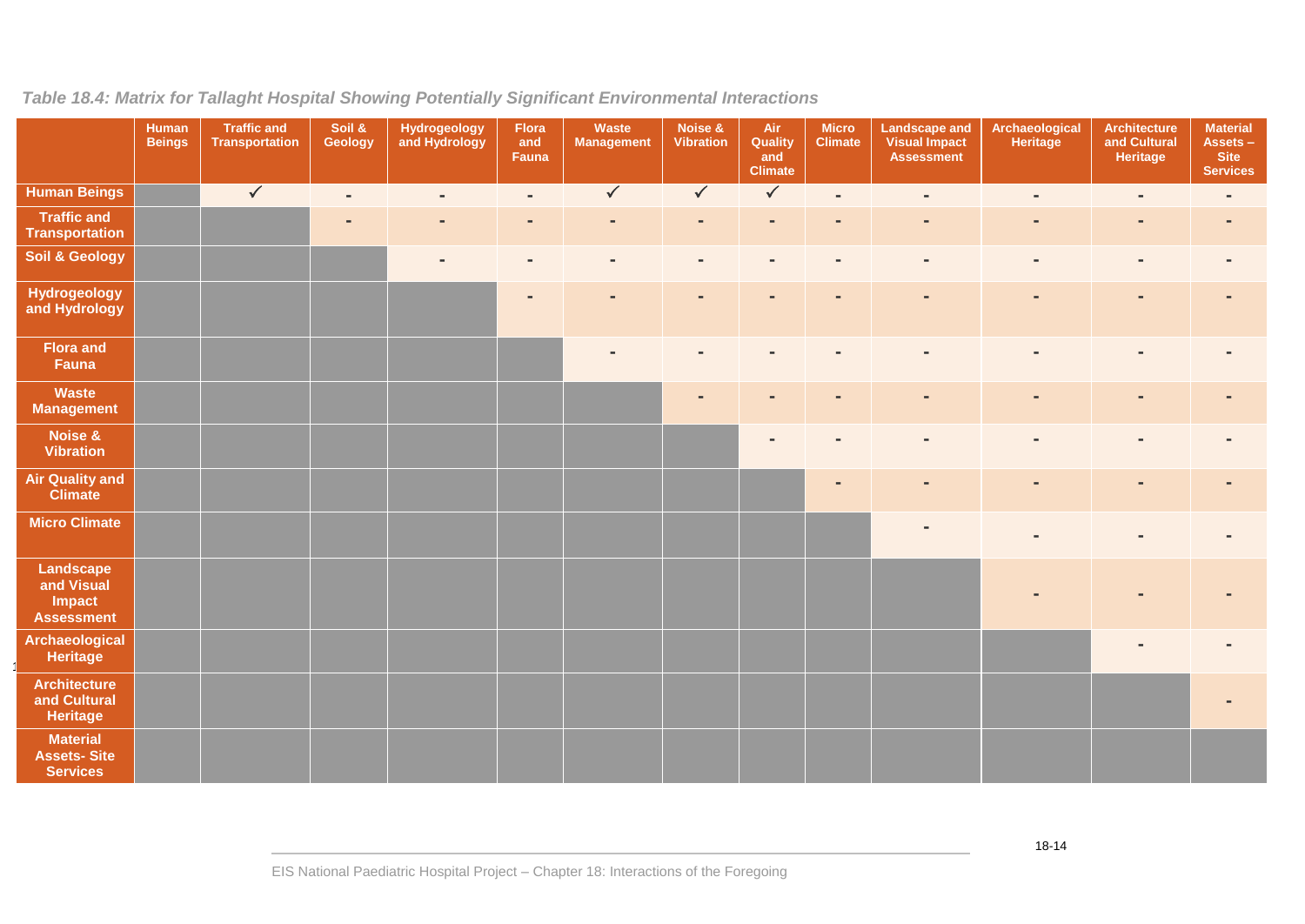## *18.2.3.1 Human Beings with Traffic and Transportation*

The transportation impacts of the Tallaght children"s hospital satellite centre are considered to be insignificant, due to the reduction in activity as a result of the relocation of the majority of the national children"s hospital facilities to the St. James"s Hospital campus site. The modifications to the internal access layout will carried out in a manner that will generally improve the internal circulation and provide, where possible, additional drop-off/pick-up capacity in the vicinity of the new building.

A Mobility Management Plan will be put in place that will seek to ensure that the travel patterns of staff will be as sustainable as possible, utilising existing walking, cycling and public transport modes of transport. A more detailed analysis of the interaction of traffic and transportation is contained in Chapter 6 of this EIS.

#### *18.2.3.2 Human Beings with Waste Management*

There is the potential from construction waste to impact upon the amenities of the resident population in the vicinity to any construction site. In this regard, a Construction and Demolition Waste Management plan has been prepared and is submitted with Chapter 10 of this EIS.

#### *18.2.3.3 Human Beings with Noise and Vibration*

There is the potential for disturbance to arise as a result of construction noise and vibration with resultant minor amenity impacts on hospital patients. This will likely be limited to the construction phase and amenity impacts are not expected to occur from noise and vibration during operation.

#### *18.2.3.3 Human Beings with Air Quality and Climate*

During the construction phase there is the potential for loss of amenity due to dust to occur which could impact upon human beings. There would also be potential for the spread of *Aspergillus* spores which will also need to be controlled. A dust minimisation plan has been formulated in order to reduce potential dust emissions. Further detail on the impacts arising from construction traffic emissions, dirt and dust emissions and possible spread of *Aspergillus* arising from demolition and excavation works during the construction phase and their mitigation are addressed in Chapter 12 of this EIS (Air Quality).

## *18.2.3.4 Cumulative Impacts*

Given the scale of the proposed children"s hospital satellite centre at Tallaght hospital, and the capacity of the surrounding environment to accommodate a development of this nature, it is not likely to give rise to any significant effects cumulatively or, in combination with, other developments in the area.

# *18.2.4 Children's Hospital Satellite Centre - Connolly Hospital*

A matrix of the significant interactions arising from the proposed development at the Connolly Hospital campus is shown in Table 18.5. These interactions are discussed below.



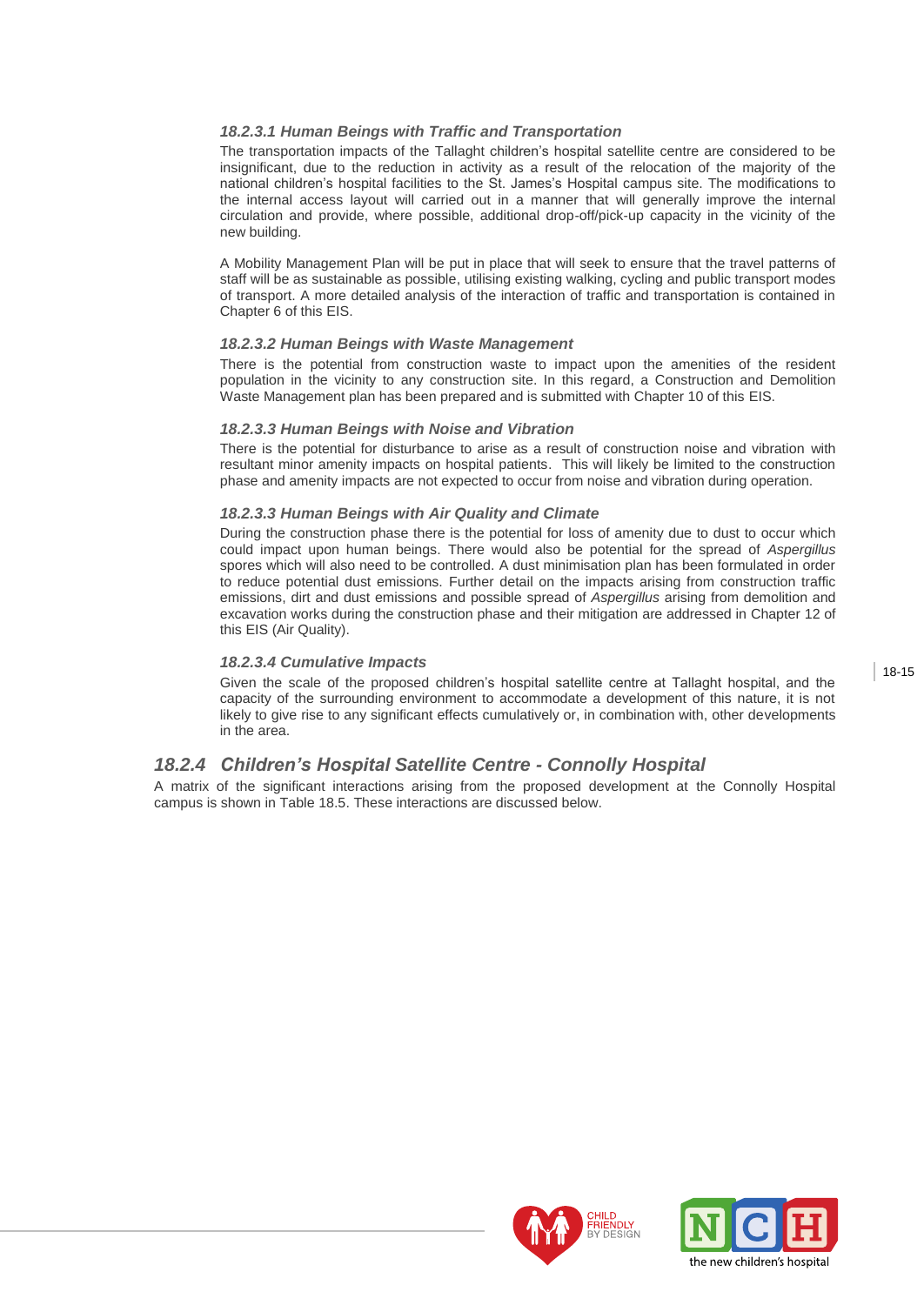|                                                          | Human<br><b>Beings</b> | <b>Traffic and</b><br><b>Transportation</b> | Soil &<br>Geology | <b>Hydrogeology</b><br>and Hydrology | Flora<br>and<br>Fauna    | Waste<br><b>Management</b> | Noise &<br><b>Vibration</b> | Air<br>Quality<br>and<br><b>Climate</b> | <b>Micro</b><br><b>Climate</b> | <b>Landscape and</b><br><b>Visual Impact</b><br><b>Assessment</b> | Archaeological<br>Heritage | Architecture<br>and Cultural<br>Heritage | <b>Material</b><br>Assets -<br><b>Site</b><br><b>Services</b> |
|----------------------------------------------------------|------------------------|---------------------------------------------|-------------------|--------------------------------------|--------------------------|----------------------------|-----------------------------|-----------------------------------------|--------------------------------|-------------------------------------------------------------------|----------------------------|------------------------------------------|---------------------------------------------------------------|
| <b>Human Beings</b>                                      |                        | $\sqrt{}$                                   | $\blacksquare$    | $\sim$                               | $\blacksquare$           | $\sqrt{2}$                 | $\sqrt{}$                   | $\sqrt{}$                               | $\blacksquare$                 | $\blacksquare$                                                    | $\blacksquare$             | $\blacksquare$                           | $\blacksquare$                                                |
| <b>Traffic and</b><br><b>Transportation</b>              |                        |                                             | $\blacksquare$    |                                      | $\blacksquare$           |                            | $\blacksquare$              | $\sim$                                  | $\blacksquare$                 | $\blacksquare$                                                    | $\blacksquare$             | $\blacksquare$                           | $\blacksquare$                                                |
| <b>Soil &amp; Geology</b>                                |                        |                                             |                   |                                      | $\blacksquare$           | $\qquad \qquad =$          | $\overline{\phantom{a}}$    | $\blacksquare$                          | $\blacksquare$                 | $\blacksquare$                                                    | $\blacksquare$             | $\blacksquare$                           |                                                               |
| <b>Hydrogeology</b><br>and Hydrology                     |                        |                                             |                   |                                      | $\overline{\phantom{a}}$ | ٠                          | $\blacksquare$              | $\blacksquare$                          | $\blacksquare$                 | $\blacksquare$                                                    | $\blacksquare$             | ٠                                        | $\blacksquare$                                                |
| <b>Flora and</b><br>Fauna                                |                        |                                             |                   |                                      |                          |                            |                             |                                         |                                |                                                                   |                            |                                          |                                                               |
| Waste<br><b>Management</b>                               |                        |                                             |                   |                                      |                          |                            |                             | $\blacksquare$                          | ٠                              | $\blacksquare$                                                    | $\blacksquare$             | ٠                                        |                                                               |
| Noise &<br><b>Vibration</b>                              |                        |                                             |                   |                                      |                          |                            |                             | $\blacksquare$                          | $\blacksquare$                 | $\overline{a}$                                                    | $\blacksquare$             | $\blacksquare$                           | ۰                                                             |
| <b>Air Quality and</b><br><b>Climate</b>                 |                        |                                             |                   |                                      |                          |                            |                             |                                         | $\blacksquare$                 | $\blacksquare$                                                    | $\blacksquare$             | $\blacksquare$                           | $\blacksquare$                                                |
| <b>Micro Climate</b>                                     |                        |                                             |                   |                                      |                          |                            |                             |                                         |                                | $\blacksquare$                                                    |                            |                                          |                                                               |
| Landscape<br>and Visual<br>Impact<br><b>Assessment</b>   |                        |                                             |                   |                                      |                          |                            |                             |                                         |                                |                                                                   |                            |                                          |                                                               |
| Archaeological<br><b>Heritage</b>                        |                        |                                             |                   |                                      |                          |                            |                             |                                         |                                |                                                                   |                            |                                          |                                                               |
| <b>Architecture</b><br>and Cultural<br><b>Heritage</b>   |                        |                                             |                   |                                      |                          |                            |                             |                                         |                                |                                                                   |                            |                                          |                                                               |
| <b>Material</b><br><b>Assets-Site</b><br><b>Services</b> |                        |                                             |                   |                                      |                          |                            |                             |                                         |                                |                                                                   |                            |                                          |                                                               |

# *Table 18.5: Matrix for Connolly Hospital Showing Potentially Significant Environmental Interactions*